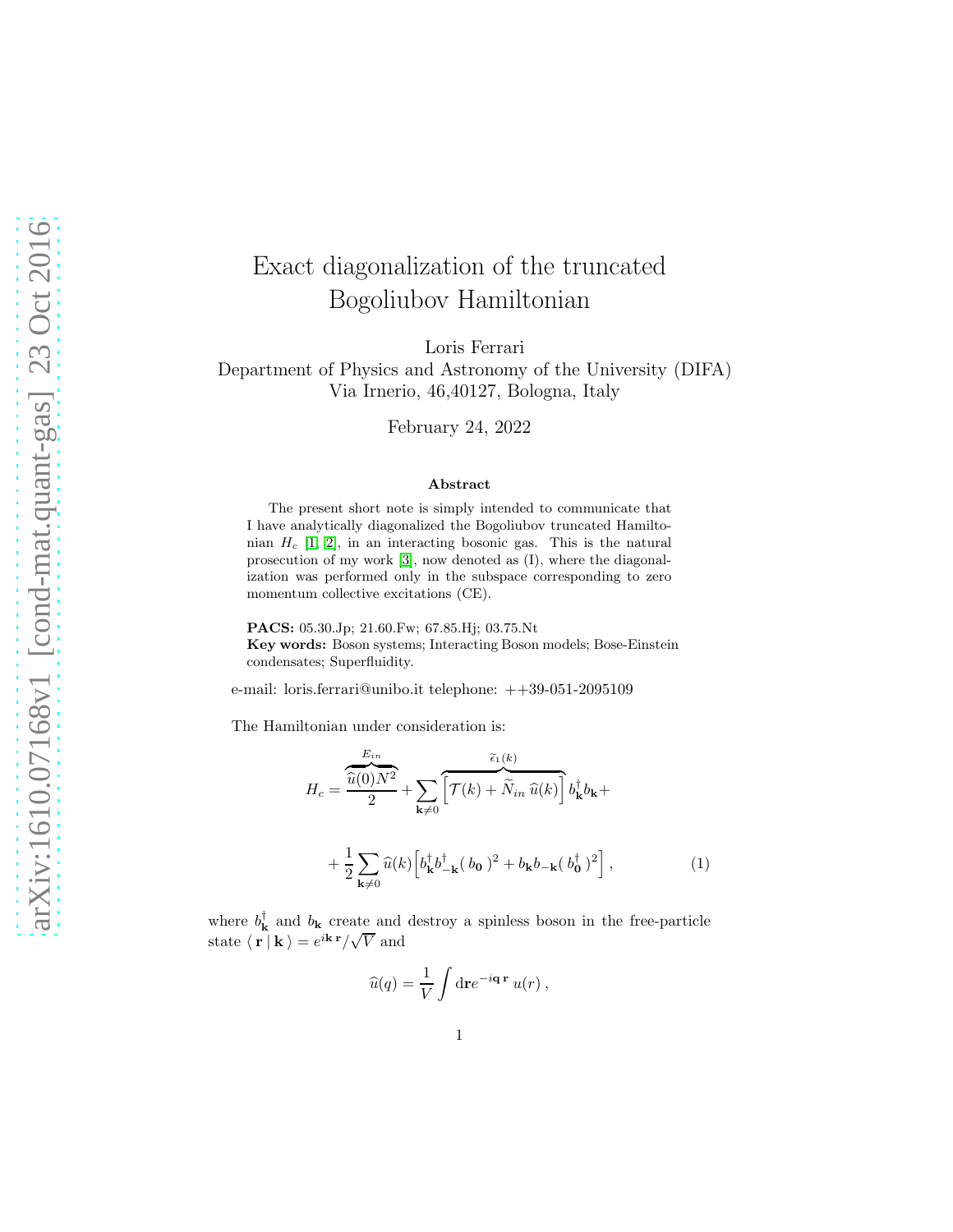is the Fourier transform of the *repulsive* interaction energy  $u(r)$  (> 0).  $\mathcal{T}(k) = \hbar^2 k^2/(2M)$  is the kinetic energy. The number operator  $\widetilde{N}_{in} = b_0^{\dagger} b_0$ refers to the bosons in the ground state, while  $\widetilde{N}_{out} = \sum_{\mathbf{k}\neq\mathbf{0}} b_{\mathbf{k}}^{\dagger} b_{\mathbf{k}}$  will be used to numerate bosons in the excited states. Overtilded symbols indicate operators, to avoid confusion with their (non overtilded) eigenvalues.

The base I shall use for diagonalizing  $H_c$  is formed by Fock states:

<span id="page-1-0"></span>
$$
|j, \mathbf{k}\rangle_{\eta} = \frac{(b_{\mathbf{0}}^{\dagger})^{N-2j-\eta}}{\sqrt{(N-2j-\eta)!}} \frac{(b_{\mathbf{k}}^{\dagger})^{j+\eta} (b_{-\mathbf{k}}^{\dagger})^{j}}{\sqrt{j!(j+\eta)!}} |0\rangle ,
$$
 (2)

with  $j + \eta$  (real) bosons in  $|\mathbf{k}\rangle$ , j bosons in  $|-\mathbf{k}\rangle$  and  $N - 2j - \eta$  bosons in  $|0\rangle$ , so that the total momentum is, manifestly,  $\eta \hbar \mathbf{k}$ .

Following the method developed in (I), I take advantage of the dependence on  $k = |\mathbf{k}|$  of  $\mathcal{T}(k)$  and  $\widehat{u}(k)$ , to express the Hamiltonian  $H_c$  (eq.n [\(1\)](#page-0-0)) as a sum of independent one-momentum Hamiltonians

<span id="page-1-3"></span><span id="page-1-2"></span>
$$
H_c = E_{in} + \sum_{\mathbf{k} \neq 0} \widetilde{h}_c(\mathbf{k}), \qquad (3a)
$$

where:

$$
\widetilde{h}_c(\mathbf{k}) = \frac{1}{2} \widetilde{\epsilon}_1(k) [b_{\mathbf{k}}^\dagger b_{\mathbf{k}} + b_{-\mathbf{k}}^\dagger b_{-\mathbf{k}}] +
$$
  
+ 
$$
\frac{1}{2} \widehat{u}(k) \left[ b_{\mathbf{k}}^\dagger b_{-\mathbf{k}}^\dagger (b_0)^2 + b_{\mathbf{k}} b_{-\mathbf{k}} (b_0^\dagger)^2 \right].
$$
 (3b)

I study the exact eigenstates of  $\tilde{h}_c(\mathbf{k})$  as linear combinations of the states eq.n [\(2\)](#page-1-0):

<span id="page-1-1"></span>
$$
|S, \mathbf{k}, \eta \rangle = \sum_{j=0}^{\infty} \phi_S(j, \eta) |j, \mathbf{k} \rangle_{\eta}, \qquad (4a)
$$

by solving the eigenvalue equation

$$
\widetilde{h}_c|S, \mathbf{k}, \eta \rangle = \mathcal{E}_S(k, \eta)|S, \mathbf{k}, \eta \rangle \tag{4b}
$$

in the unknowns  $\phi_S(j, \eta)$ , with boundary conditions  $\lim_{j\to\infty}\phi_S(j, \eta) = 0$ (necessary for normalizability) and  $\phi_S(-1, \eta) = 0$  (exclusion of negative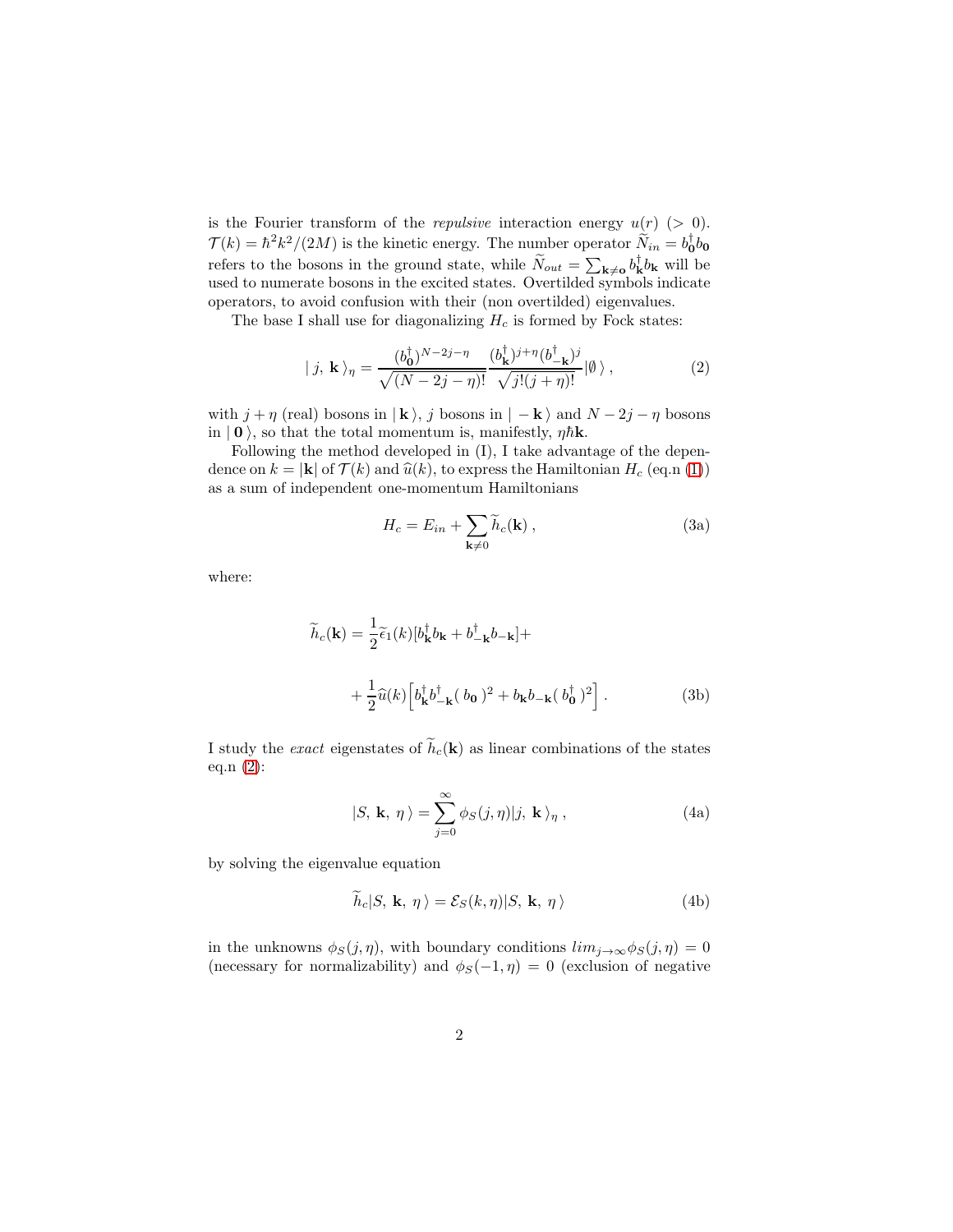populations)<sup>[1](#page-2-0)</sup>. It should be clear that  $\eta$  can be assumed non negative, without loss of generality, and represents the asymmetry in the excited states populations with opposite momentum.

I provisionally drop the dependence on  $\mathbf{k}, S, \eta$ , and express the energies in units of  $N\hat{u}(k)$ :

<span id="page-2-3"></span>
$$
\underline{\epsilon}_1 = \frac{\epsilon_1(k)}{N\widehat{u}(k)}, \ \underline{\mathcal{E}} = \frac{\mathcal{E}_S(k,\eta)}{N\widehat{u}(k)}, \ \underline{\epsilon} = \frac{\epsilon(k)}{N\widehat{u}(k)}.
$$

Then a slight generalization of the procedure adopted in Section 3 of (I) for equations [\(4a\)](#page-1-1) and [\(3b\)](#page-1-2) yields, in the TL:

$$
[\underline{\epsilon_1}(2j+\eta) - 2\underline{\mathcal{E}}] \phi(j) +
$$
  
+  $\sqrt{(j+\eta)j} \phi(j-1) + \sqrt{(j+1+\eta)(j+1)} \phi(j+1) = 0.$  (6)

Thanks to the transformation:

<span id="page-2-5"></span><span id="page-2-1"></span>
$$
\phi(j) = x^j \sqrt{\frac{(j+\eta)!}{j! \eta!}} P(j) , \qquad (7)
$$

equation [\(6\)](#page-2-1) yields, in turn:

$$
[\underline{\epsilon}_{1}(2j + \eta) - 2\underline{\mathcal{E}}] P(j) +
$$
  
+  $\frac{j}{x} P(j - 1) + x(j + 1 + \eta) P(j + 1) = 0,$  (8)

in the new unknowns x and  $P(j)$ . As shown in Section 3 of (I), a finite difference equation in the form [\(8\)](#page-2-2) can be solved by assuming for  $P(j)$  a S-degree polinomial expression:

<span id="page-2-4"></span><span id="page-2-2"></span>
$$
P(j) = \sum_{n=0}^{S} C(n) j^{n} .
$$
 (9)

A system of  $S+2$  linear equations for the unknowns  $C(j)$  then follows from the vanishing of each term proportional to  $j^n$ , with  $n = 0, 1, \ldots, S + 1$ :

<span id="page-2-0"></span><sup>&</sup>lt;sup>1</sup>The reason why the sum in eq.n [\(4a\)](#page-1-1) can be extended to  $\infty$ , in the TL, though j cannot exceed the value  $(N - \eta)/2$  is explained in detail in (I).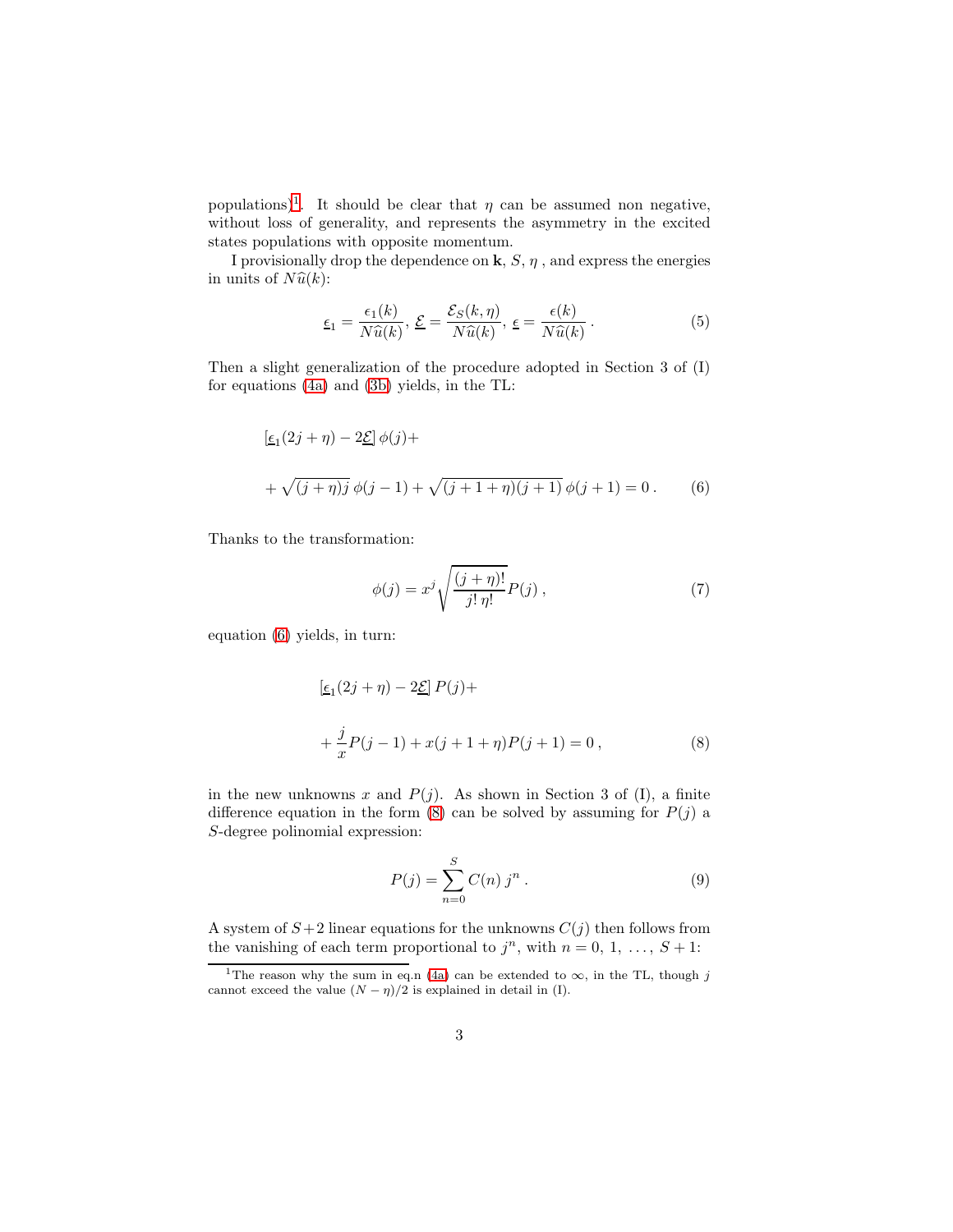<span id="page-3-0"></span>
$$
(\underline{\epsilon}_{1}\eta - 2\underline{\mathcal{E}}) C(n) + 2\underline{\epsilon}_{1}C(n-1) +
$$
  
+  $x \left[ (1+\eta) \sum_{s=n}^{S} C(s) {n \choose s} + \sum_{s=n-1}^{S} C(s) {n \choose s-1} \right] -$   
-  $\frac{1}{x} \sum_{s=n-1}^{S} C(n) {n \choose s-1} (-1)^{n-s+1} = 0,$  (10)

 $(C(S+1) = 0$  by definition). I am especially interested in the two highest order equations  $(n = S + 1, S)$  and in the lowest order one  $(n = 0)$ . From the system [\(10\)](#page-3-0) one gets:

$$
C(S) [2\underline{\epsilon}_{1} + x + x^{-1}] = 0 \qquad (n = S + 1) \quad (11a)
$$
  
\n
$$
C(S - 1) [2\underline{\epsilon}_{1} + x + x^{-1}] +
$$
  
\n
$$
+ C(S) [\underline{\epsilon}_{1}\eta - 2\underline{\mathcal{E}} + S (x - x^{-1}) + x(1 + \eta)] = 0 \qquad (n = S) \quad (11b)
$$
  
\n...

$$
(\underline{\epsilon_1}\eta - 2\underline{\mathcal{E}}) C(0) + x(1+\eta) \sum_{s=0}^{S} C(s)
$$
 (n = 0). (11c)

For any non vanishing value of  $C(S)$ , equation [\(11a\)](#page-3-1) determines x, according to the equation  $x^2 + 2x\epsilon_1 + 1 = 0$ , with the condition  $|x| < 1$ (normalizability):

<span id="page-3-4"></span><span id="page-3-3"></span><span id="page-3-2"></span><span id="page-3-1"></span>
$$
x = \underline{\epsilon} - \underline{\epsilon}_1 \quad ; \quad x^{-1} = -(\underline{\epsilon} + \underline{\epsilon}_1) \tag{12}
$$

with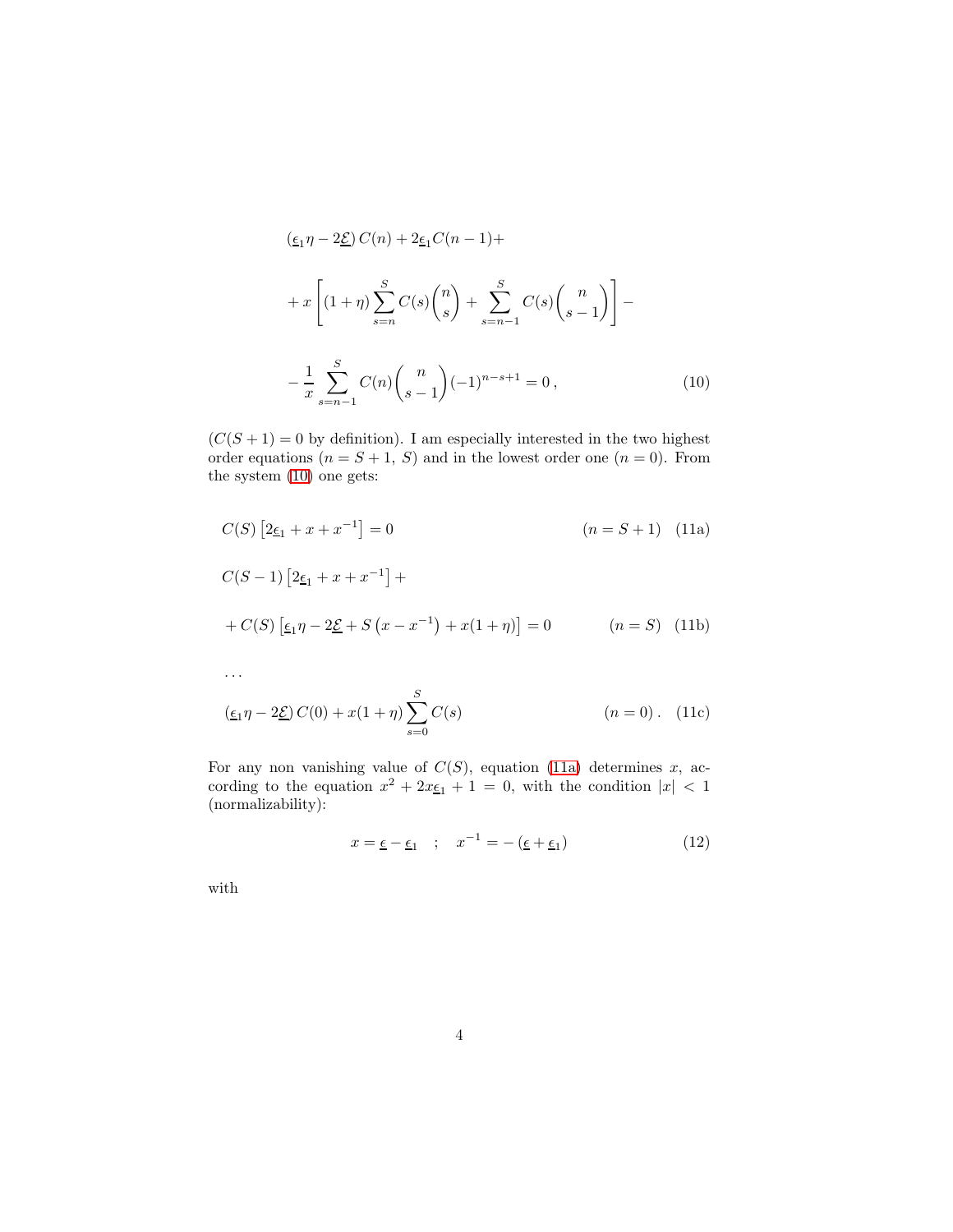$$
\epsilon(k) = \sqrt{\mathcal{T}^2(k) + 2N \,\hat{u}(k)\mathcal{T}(k)} =
$$

$$
= \frac{\hbar k}{\sqrt{2M}} \sqrt{2N \,\hat{u}(k) + \frac{\hbar^2 k^2}{2M}} =
$$

$$
= N\hat{u}(k) \sqrt{\epsilon_1^2 - 1} \,. \tag{13}
$$

(remember eq.ns [\(5\)](#page-2-3)). Then, equation [\(11b\)](#page-3-2) determines  $\underline{\mathcal{E}}$ , according to the equation:

<span id="page-4-1"></span>
$$
\underline{\epsilon_1}\eta - 2\underline{\mathcal{E}} + S(x - x^{-1}) + x(1 + \eta) = 0, \qquad (14)
$$

that, with the aid of eq.n [\(12\)](#page-3-3) and with k, S,  $\eta$ ,  $N\hat{u}(k)$  restored, yields the complete energy eigenvalues:

$$
\mathcal{E}_S(k, \eta) = \frac{\epsilon(k)}{2} \left( \eta + \frac{1}{2} \right) + \epsilon(k) \left( S + \frac{1}{2} \right) -
$$
\n
$$
- \underbrace{\left[ \frac{\epsilon_1(k)}{2} + \frac{3\epsilon(k)}{4} \right]}_{\mathcal{E}_0(k)} \quad (S, \eta = 0, 1, \dots),
$$
\n(15)

The algebraic structure of the eigenvalue problem [\(10\)](#page-3-0) is fairly peculiar: equations [\(11a\)](#page-3-1) and [\(11b\)](#page-3-2) determine x and  $\underline{\mathcal{E}}$  (i.e. the exponential decay in j and the energy eigenvalue). The still arbitrary coefficients  $C(S)$  and  $C(S-1)$  enter the next S equations, that can be solved for the S unknowns  $C(1), C(2), \ldots, C(N)$  in terms of, say,  $C(0)$ , that will be determined by normalization.

Finally, recalling eq.ns [\(9\)](#page-2-4) and [\(7\)](#page-2-5), it is easy to see that equation [\(11c\)](#page-3-4) coincides with the boundary condition following from eq.n  $(6)^2$  $(6)^2$ :

$$
\phi(-1) = 0 \implies (\underline{\epsilon}_1 \eta - 2\underline{\mathcal{E}}) \phi(0) + \phi(1)\sqrt{1 + \eta} = 0. \tag{16}
$$

<span id="page-4-0"></span><sup>&</sup>lt;sup>2</sup>The boundary condition at  $j = -1$  plays an important role in selecting the eigensolution. Actually, a different choice  $\phi(j) = x^j \sqrt{j! \eta! (j + \eta)!} P(j)$  would yield a Sdegree polinominial solution for  $P(j)$ , just like eq.n [\(7\)](#page-2-5), but the boundary condition  $\phi(-1, \eta) = 0$  would not be satisfied.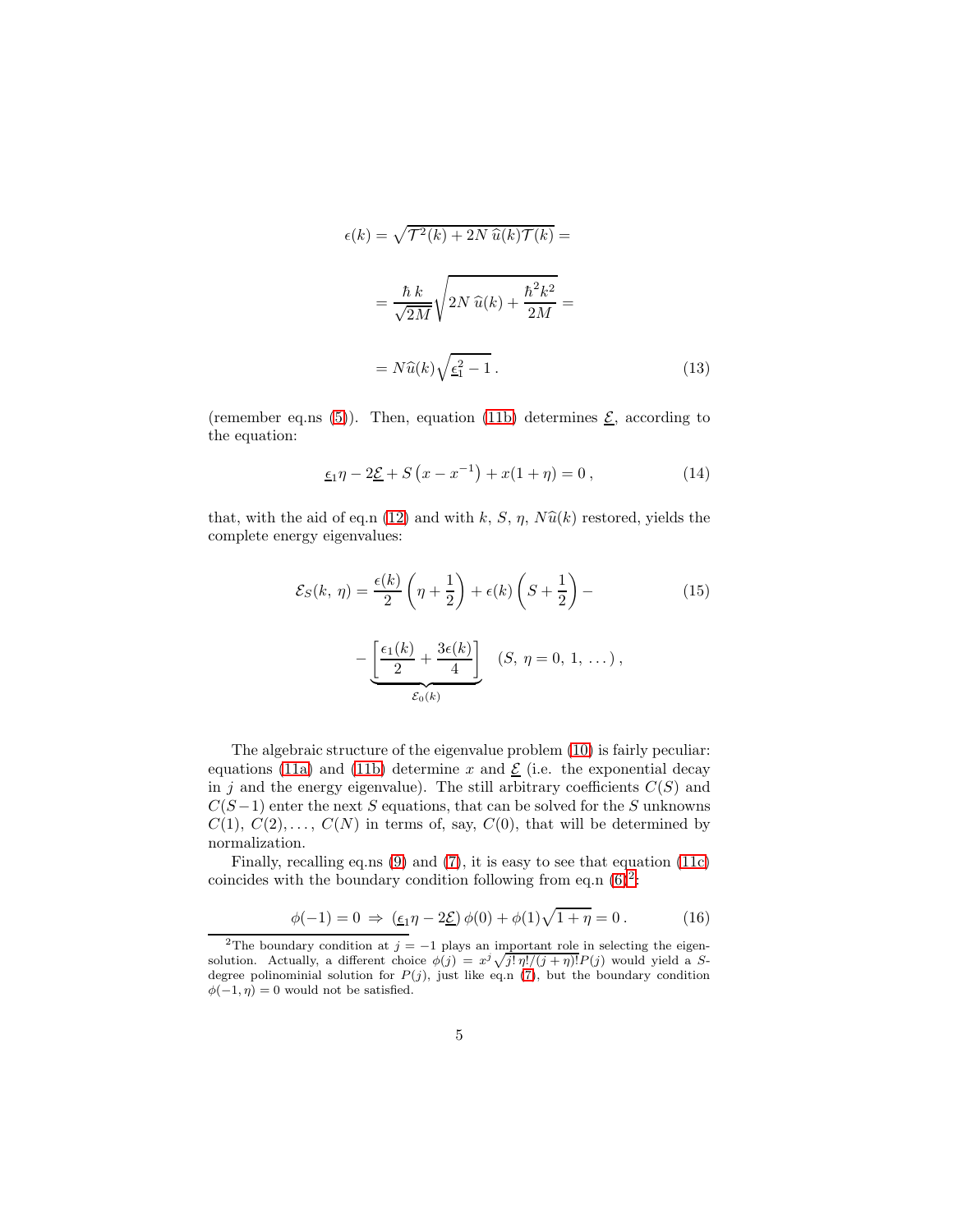Restoring all the relevant entries determining the state [\(4a\)](#page-1-1), and recalling eq.ns  $(7)$ ,  $(9)$ , one finally gets:

<span id="page-5-2"></span>
$$
|S, \mathbf{k}, \eta \rangle = \sum_{j=0}^{\infty} x^j \sqrt{\binom{j+\eta}{j}} \sum_{s=0}^S C_S(s, \eta) j^n |j, \mathbf{k} \rangle_{\eta}.
$$
 (17)

The probability amplitude on the Fock states  $|j, \mathbf{k} \rangle_n$  (eq.n [\(2\)](#page-1-0)) reads, asymptotically:

$$
\left|\phi_S(j,\eta)\right|^2 \to j^{2S+\eta} x^{2j} ,\qquad (18)
$$

showing that the total number  $2S+\eta$  of energy quanta  $\epsilon(k)/2$  (see eq.n [\(15\)](#page-4-1)), associated to an eigenstate eq.n [\(17\)](#page-5-2), coincides with the highest power of j, in the limit  $j \gg 1$ .

Recalling that the eigenvalues [\(15\)](#page-4-1) must be counted twice in the sum [\(3a\)](#page-1-3) <sup>[3](#page-5-3)</sup>, the main results of the exact diagonalization of  $H_c$  are:

(A) The energy spectrum results from the sum of two independent oscillators, one with frequency  $2\epsilon(k)/h$ , labeled by the non negative integer S; the other with halved frequency  $\epsilon(k)/(h)$ , labeled by the non negative integer  $\eta$ .

(B) If, as reasonable, the quasiphonons's must behave like (massless) particles and, thereby, must carry a finite momentum, the generating oscillator is the one labeled by  $\eta$  and the energy of each quasiphonons is  $\epsilon(k)$ .

The physical consequences of these results and a comparison with the current picture of Bogoliubov/Landau CE's in the interacting boson gas will appear in a forthcoming paper.

## <span id="page-5-0"></span>References

- [1] N.N. Bogoliubov: On the theory of superfluidity, J. Phys. (USSR) 11 (1947) 23.
- <span id="page-5-1"></span>[2] N.N. Bogoliubov: About the theory of superfluidity, Izv. Akad. Nauk USSR 11 (1947) 77.

<span id="page-5-3"></span><sup>3</sup>This point escaped from my attention in ref. [\[3\]](#page-6-0). A corrigendum has been sent to Physica B, to emend the error.